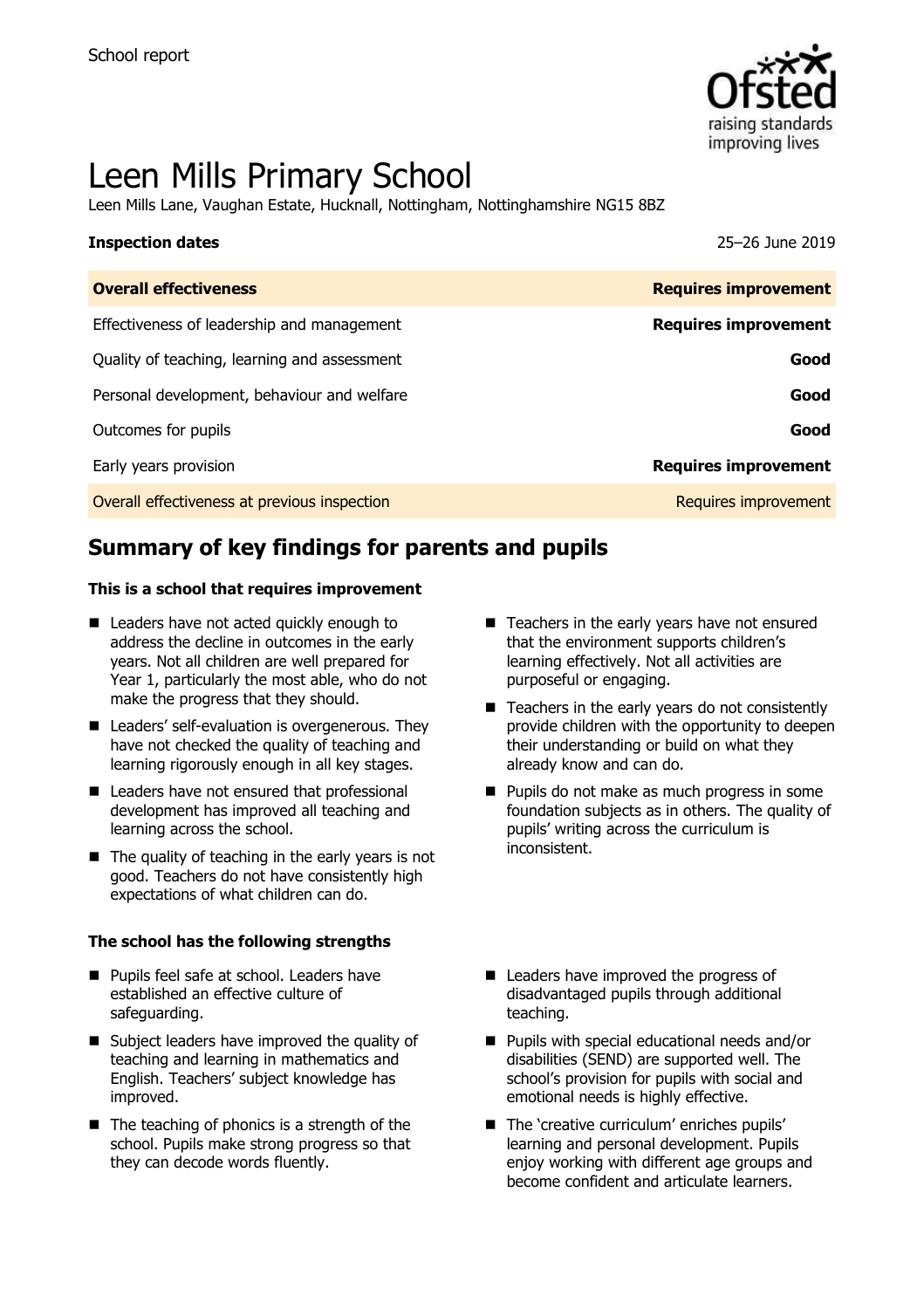

# **Full report**

### **What does the school need to do to improve further?**

- **IMPROVE the quality of leadership and management by ensuring that:** 
	- all self-evaluation is accurate and that leaders rigorously monitor the quality of teaching and learning in all key stages
	- all professional development improves the quality of teaching and learning
	- a greater consistency and higher expectations in the teaching of foundation subjects are established.
- Improve the quality of teaching and learning and thereby outcomes for pupils by ensuring that:
	- teachers have consistently high expectations of the quality of pupils' writing in all subjects.
- Improve the quality of early years by ensuring that:
	- the quality of teaching and learning is consistently good so that all children make the progress that they should
	- all adults have the highest expectations of what children can achieve
	- teachers plan activities which provide suitable challenge for all children, particularly the most able
	- children use both the classroom and outdoor area to develop their learning.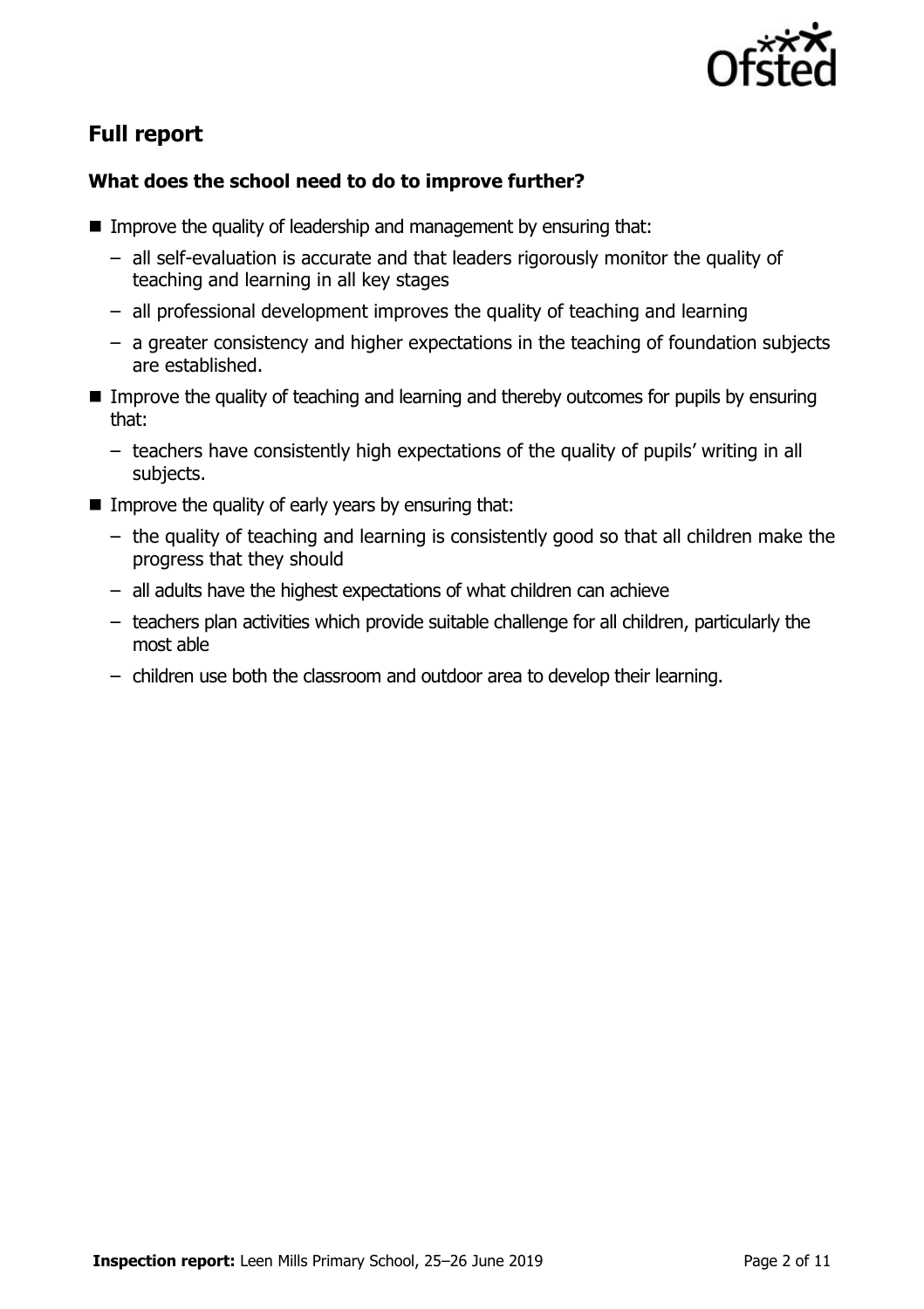

# **Inspection judgements**

#### **Effectiveness of leadership and management Requires improvement**

- Leaders have established a highly inclusive learning community. Pupils enjoy coming to school and parents are strongly supportive of the school's ethos of developing 'curious, creative and confident' learners.
- Since the previous inspection, leaders have used some of the information that they have about the performance of the school more effectively. Some of the leaders' selfevaluation has been used to plan effective improvements in the teaching of English and mathematics. However, not all this information has been used to improve all areas of the school and some self-evaluation is overgenerous. For example, the quality of teaching and learning in the early years has declined.
- Leaders have not acted quickly enough to improve the quality of teaching and learning in the early years. Leaders have not ensured that all staff have the highest expectations of what children can achieve. They have not ensured that there is an appropriate degree of challenge for all children.
- Leaders have not used monitoring and evaluation well enough to identify whether all teaching is demanding enough to extend pupils' learning. Leaders have not checked rigorously enough whether all additional teaching is making a difference to the progress that pupils are making.
- Leaders have ensured that staff have access to high-quality professional development. Subject leaders now have a clear understanding of their roles and responsibilities. They have improved teachers' subject knowledge in mathematics and English and established a more consistent approach to teaching and learning.
- Leaders are ambitious for the progress of disadvantaged pupils. They track their progress carefully. They ensure that where progress weakens, effective support helps pupils to catch up, and they check that this is making a difference. They are raising teachers' expectations and pupils' aspirations through imaginative visits that broaden pupils' horizons.
- The use of the primary physical education (PE) and sport premium is evaluated well so that provision can be improved where needed. Activities are organised for pupils who are less confident. Leaders check to see that these are making a difference. Leaders ensure that all pupils can participate in a wide range of sports. They develop pupils' experience of leadership through being 'sports ambassadors'.
- Leaders use their professional knowledge well to ensure that there is effective provision for pupils with SEND. They have established strong partnerships with support services and work with parents to ensure that plans meet pupils' needs. Leaders check regularly to make sure that pupils are making progress.
- The school's ethos is based on mutual respect and leaders have ensured that pupils have a strong sense of moral rules and responsibilities. Pupils demonstrate their care for the world around them as 'eco-warriors', for example, by running a sale of produce they have grown, recycled and made. Pupils' social development is enhanced through regular opportunities to work with pupils of all ages through the school's 'creative curriculum'. However, opportunities for spiritual and cultural development are less well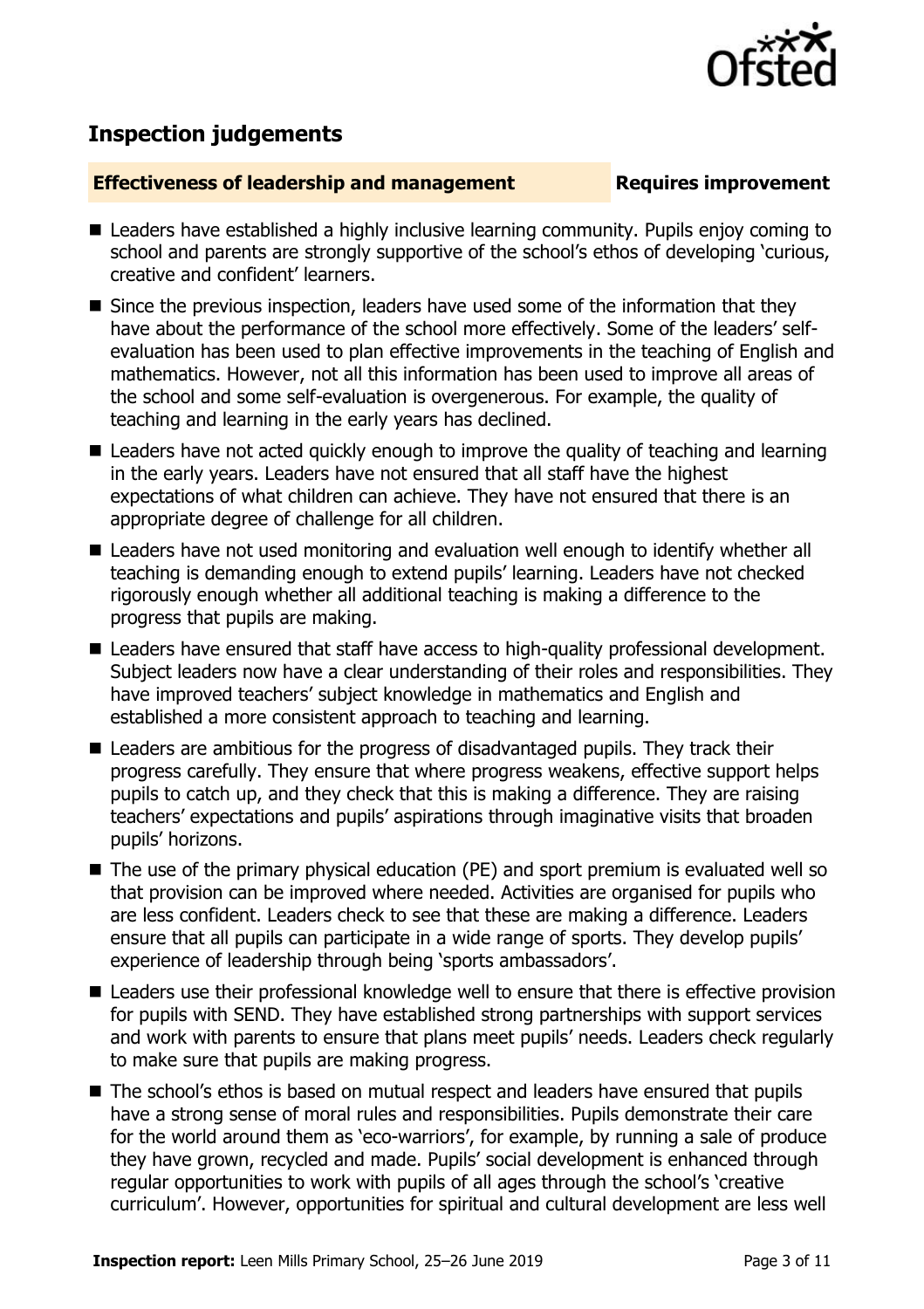

developed. Leaders have not ensured that the quality of teaching and learning is as high in all subjects as it is in English and mathematics.

■ Leaders promote fundamental British values effectively. Pupils learn about democracy through voting. Pupils' views are represented at the school council. Visits, such as to The National Holocaust Centre and Museum, help pupils to become tolerant and respectful citizens. Pupils appreciate the opportunity to make choices, such as through deciding which aspect of education they would like to develop further on a Friday afternoon.

### **Governance of the school**

- Governors have listened to the views of parents, staff and pupils to ensure that any concerns are addressed. They have ensured that appropriate pastoral support is in place for pupils, including service families.
- Governors' roles have developed within the school. Training has enabled governors to better understand the assessment information that the school uses. For example, they have met with leaders regularly to check that additional funding that the school has received is making a difference to the progress of vulnerable pupils.
- Governors have worked with leaders to identify some areas of the school which need further development. They have met with leaders, staff and pupils to check that improvements are being made and that the information that has been presented to them is correct. They are beginning to provide a challenge to leaders.

### **Safeguarding**

- The arrangements for safeguarding are effective.
- Leaders have ensured that appropriate checks take place before adults start to work with pupils. Governors make regular checks on safeguarding in the school. They have asked challenging questions and returned to see that new ways of working have been implemented.
- Staff training is up to date and systems for referring concerns are used well. Teachers know what to do if they are worried about a child and appropriate action is swiftly taken by leaders. Leaders work well with other agencies and challenge their responses when they feel that this is needed. They have developed strong partnerships with parents which are used well to ensure that there is appropriate support for the whole family.
- **Pupils feel safe in school and the overwhelming majority of parents agree. Pupils can explain** how they learn to keep safe online. Teachers ensure that pupils know how to set a secure password and how to keep personal information secure. Pupils learn about e-safety and know what to do if they receive an upsetting message online.

#### **Quality of teaching, learning and assessment Good**

■ The teaching of mathematics has improved. Teachers develop pupils' speed and accuracy in their recall of multiplication facts, increasing their fluency in mathematics. Teachers are careful to set work and ask challenging questions that develop thinking. They select problems that provide opportunities for pupils to use their reasoning skills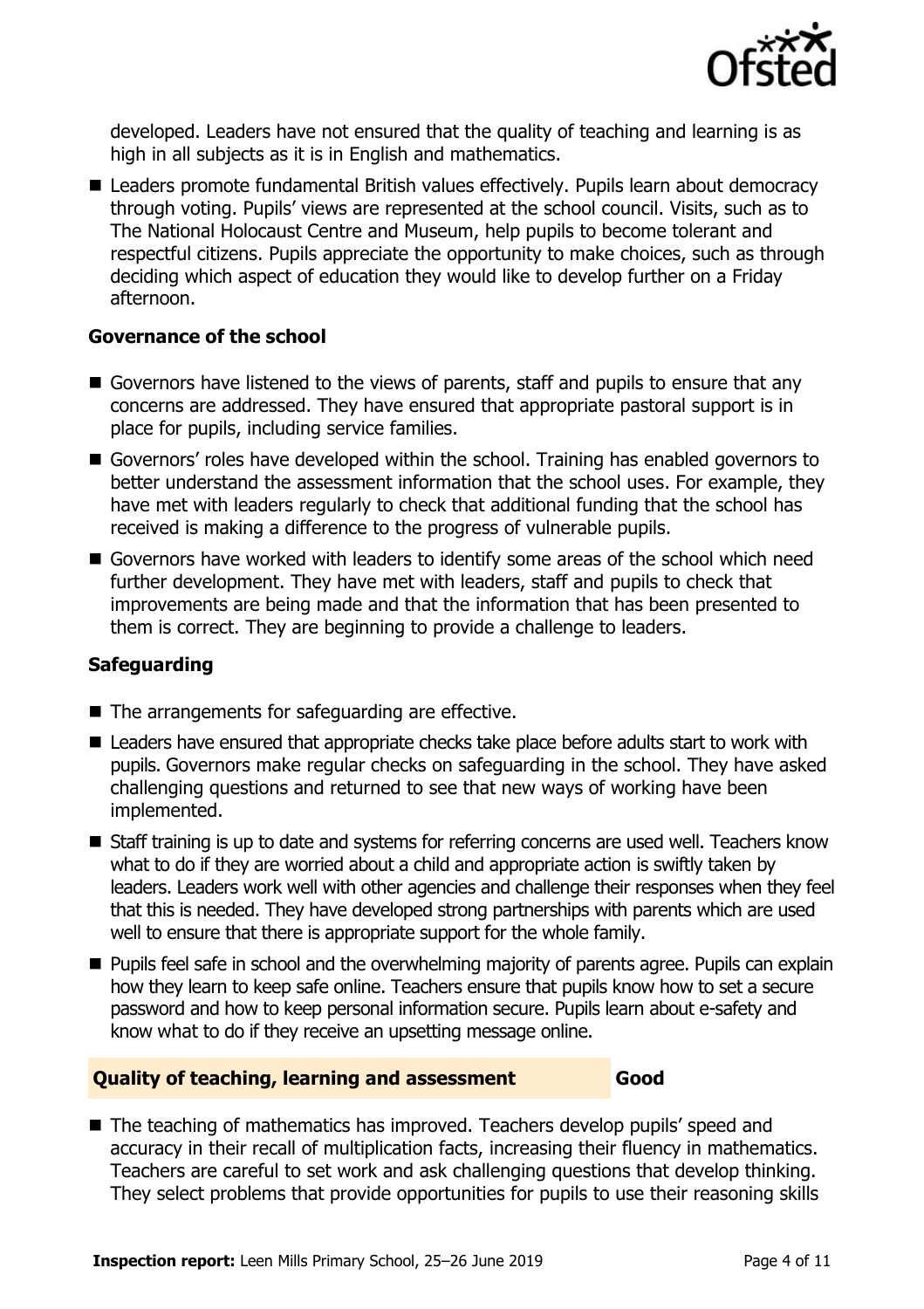

and explain their answers. If pupils do not understand new learning, their teachers explain in more detail.

- The teaching of phonics is good. Teachers plan lessons which swiftly build on what pupils already know. They provide opportunities for pupils to use their phonics to write sentences. Pupils in Year 2 can use suffixes and prefixes to change the meaning of words to make their writing more sophisticated.
- Teachers provide pupils with stimulating opportunities to write. They develop pupils' ability to improve their own work. Younger pupils can explain how adding adverbs and adjectives will make their writing more interesting. Older pupils can give examples of how they use puns and rhetorical questions. However, not all teachers expect the same quality of writing in all subjects.
- Teachers use good-quality fiction to inspire pupils' writing and develop reading comprehension. Pupils explore new words they come across using a range of strategies for working out the meaning of these words. Older pupils learned what a CV (curriculum vitae) was, and how to write one, in order to help them to understand a story.
- Adults develop pupils' scientific knowledge through 'forest school' sessions. They help pupils to identify animals and learn about habitats and classification.
- **Pupils relish the opportunities their teachers plan for them to extend their building and** construction techniques. Pupils consider how to join materials together to make the structures that they have designed. However, not all teaching allows pupils to develop a broad range of skills across the curriculum.
- The homework teachers set includes creative projects to extend pupils' learning. Leaders consulted with parents, who support this approach. Pupils feel that it prepares them well for secondary education.

### **Personal development, behaviour and welfare Good**

#### **Personal development and welfare**

- The school's work to promote pupils' personal development and welfare is good.
- **Pupils are self-confident and articulate. They are unafraid to make mistakes and learn** from them. They have positive attitudes and most pupils are committed to improving their work. They listen well to members of staff and to each other.
- Pupils' emotional health and well-being are supported well. Pupils who find less structured times, such as lunchtimes, more challenging are well supported. They learn to cooperate well by playing small games, for example. Other pupils enjoy the range of activities on offer outdoors. Pupils use the different outdoor areas responsibly during these times.
- **Pupils can explain what is meant by bullying. They say while there are occasions when** pupils fall out, there is little bullying. They feel that adults deal with issues of poor behaviour well and that all pupils are treated fairly. They know that if they have any worries or concerns, they can place these in the 'Worry Monster' and an adult will help them to sort their problem out.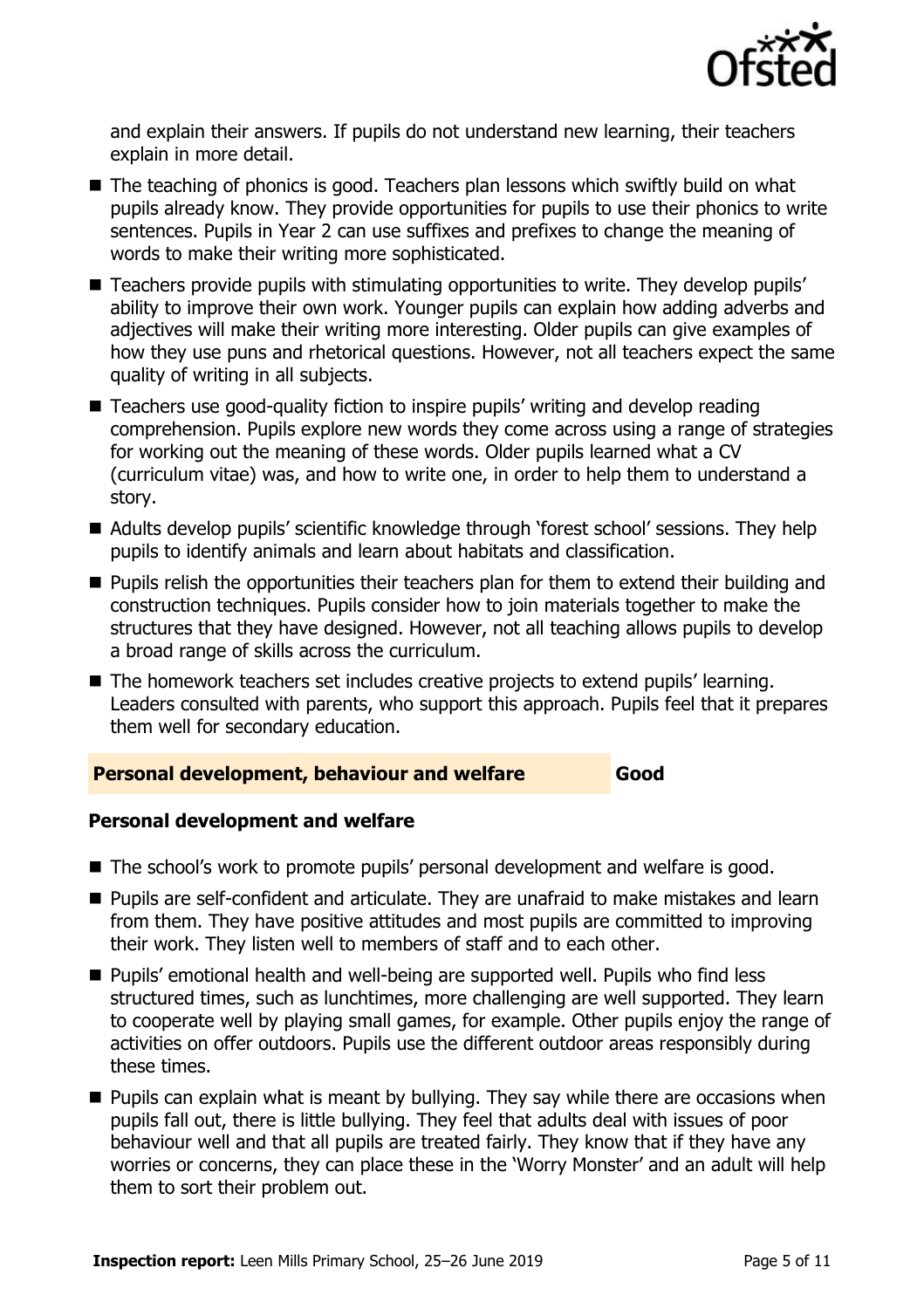

- $\blacksquare$  Keeping healthy is a part of the school curriculum and pupils enjoy trying to improve their fitness through 'the daily mile'. They can explain the importance of a balanced diet and enjoy the wide range of clubs on offer.
- The school provides additional support for pupils whose families serve in the armed forces. The Forces Club provides opportunities for pupils to talk to each other and share experiences that they have had. Leaders are seeking to improve this provision further by providing additional ways for pupils to keep in touch with parents who are serving overseas.

### **Behaviour**

- The behaviour of pupils is good.
- Pupils conduct themselves well around school, both when travelling around the building and during playtimes and lunchtimes. Pupils are friendly and polite and there are few instances of low-level disruption during lessons. The school's records indicate that there are very few incidents of poor behaviour, but these are closely monitored by leaders and dealt with appropriately.
- Leaders have high expectations of attendance and ensure that parents understand that their children need to be in school every day. There are clear systems in place to monitor pupils' attendance and support families where needed. Leaders challenge parents where attendance does not improve and work with external agencies where necessary. Pupils' attendance has improved and is above the national average. Persistent absence rates are lower than the national average and the persistent absence of disadvantaged pupils is declining.

### **Outcomes for pupils Good Good**

- Outcomes for pupils at the end of key stage 1 improved in 2018. The proportion of pupils who reached the expected and the higher standard in reading, writing and mathematics was in line with the national average.
- **Pupils make strong progress in phonics. They use their knowledge of the sounds that** letters make to read unfamiliar words. Reading books are well matched to ensure that pupils can practise the sounds that they know and become more fluent readers.
- Older pupils read widely and often. They use expression and intonation to make their reading enjoyable and demonstrate that they understand the meaning of what they are reading. They can talk about their favourite authors and why they have preferences for particular genres. They have a range of strategies to help them to read unfamiliar words. They make good use of the visible recommendations about books that they may find enjoyable and rewarding to read to help them to choose from a wider range of fiction.
- **Pupils make strong progress in mathematics. Pupils select work that will challenge** them and develop their understanding further. They respond well to examples which help them consolidate their learning and reinforce concepts that they have not previously understood.
- **Pupils write fluently and most of their work is presented well. Pupils improve the quality** of their writing by increasingly using correct spelling, punctuation and vocabulary. They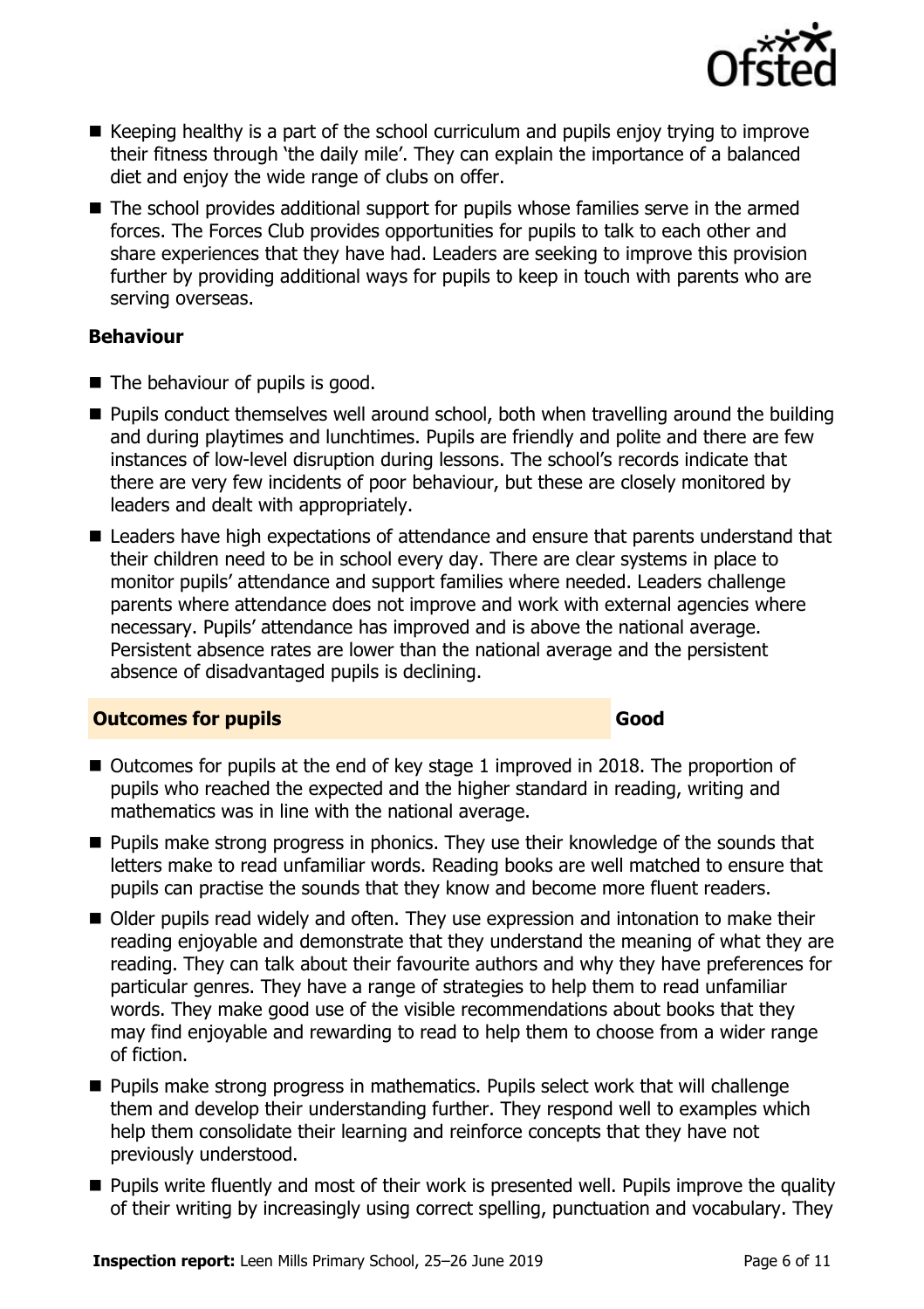

make strong progress. However, the quality of some pupils' written work in foundation subjects is not of such a high standard.

- Scrutiny of pupils' books indicates that most disadvantaged pupils make strong progress. Pupils have positive attitudes towards their work and are keen to grasp key skills. They have opportunities to practise these and so they can use these skills independently. The gap between the attainment of disadvantaged pupils and their peers is closing.
- Pupils with SEND receive well-considered support and undertake tasks which build on their prior learning. This enables them to make strong progress from their starting points.
- Year 6 pupils make strong progress in history. Pupils develop a sense of chronology and devise questions about the topic that they have studied. Younger pupils develop their knowledge about habitats around the world, building on their previous study of the local environment. However, pupils do not make strong progress in all foundation subjects.

#### **Early years provision Requires improvement**

- Leaders' evaluation of the provision for the early years is overgenerous. The quality of teaching and learning has declined. Some children do not make as much progress as they could. Not all children are well prepared for Year 1.
- The proportion of children who reached a good level of development declined in 2018 and was below the national average.
- Teaching does not challenge all groups of children, particularly the most able. Staff do not always extend the most able children's knowledge or skills by asking them questions and extending conversations. Teachers do not have consistently high expectations of these children. Conversely, they support disadvantaged children to form letters correctly and hear them read more frequently so that they make stronger progress towards reaching a good level of development.
- Teachers do not organise the environment well enough so that it supports children's learning. Not all children learn to focus or persevere. Opportunities to develop children's learning are lost.
- Many children listen carefully to adults and cooperate well with each other. However, on occasions, some children's behaviour disrupts learning for others.
- Leaders have ensured that children are safe in the setting. They assess risks carefully and there is effective communication between adults. Staff understand their responsibilities regarding safeguarding.
- Teachers' subject knowledge of phonics is strong and children gain a secure understanding of the sounds that letters make. Children use this knowledge in their reading and writing. Most pupils use this knowledge to write independently and some pupils make strong progress from their starting points. However, teachers' expectations are not consistently high and, as a result, some children do not make as much progress as they should.
- Some children are enthused by the books that teachers introduce to them about their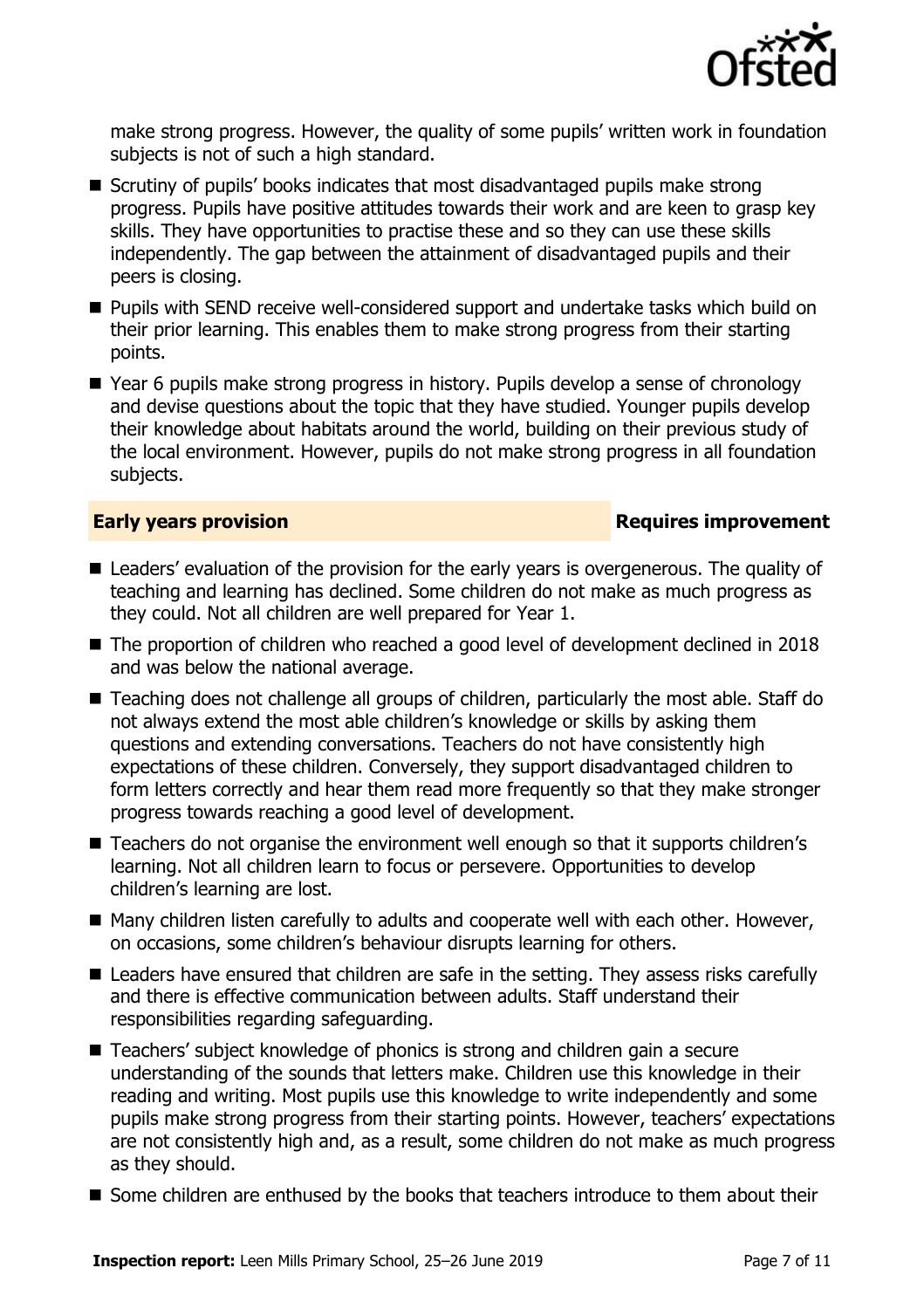

topic based on ocean life. Some children create models inspired by their knowledge of sea creatures and can describe their features.

- Leaders prepare carefully before children with additional needs start. Leaders provide tailored advice and support for parents. Leaders communicate well with external partners. Staff use their guidance to help children gain important early skills. For example, they plan activities to help children to consolidate and practise speaking and listening.
- Children enjoy visits from people who work in a range of occupations, such as a nurse and firefighters. Children prepare questions to ask their visitors and explain what they learned from meeting them.
- Leaders have provided support for parents so that they know how they can help their child. For example, staff model how to share books with children during well-attended information sessions. Parents feel well supported and are pleased that the staff are approachable.
- Leaders prepare well for children's transition into the setting and are developing effective links with external providers. Leaders use these meetings to demonstrate strategies that school staff use to promote early learning.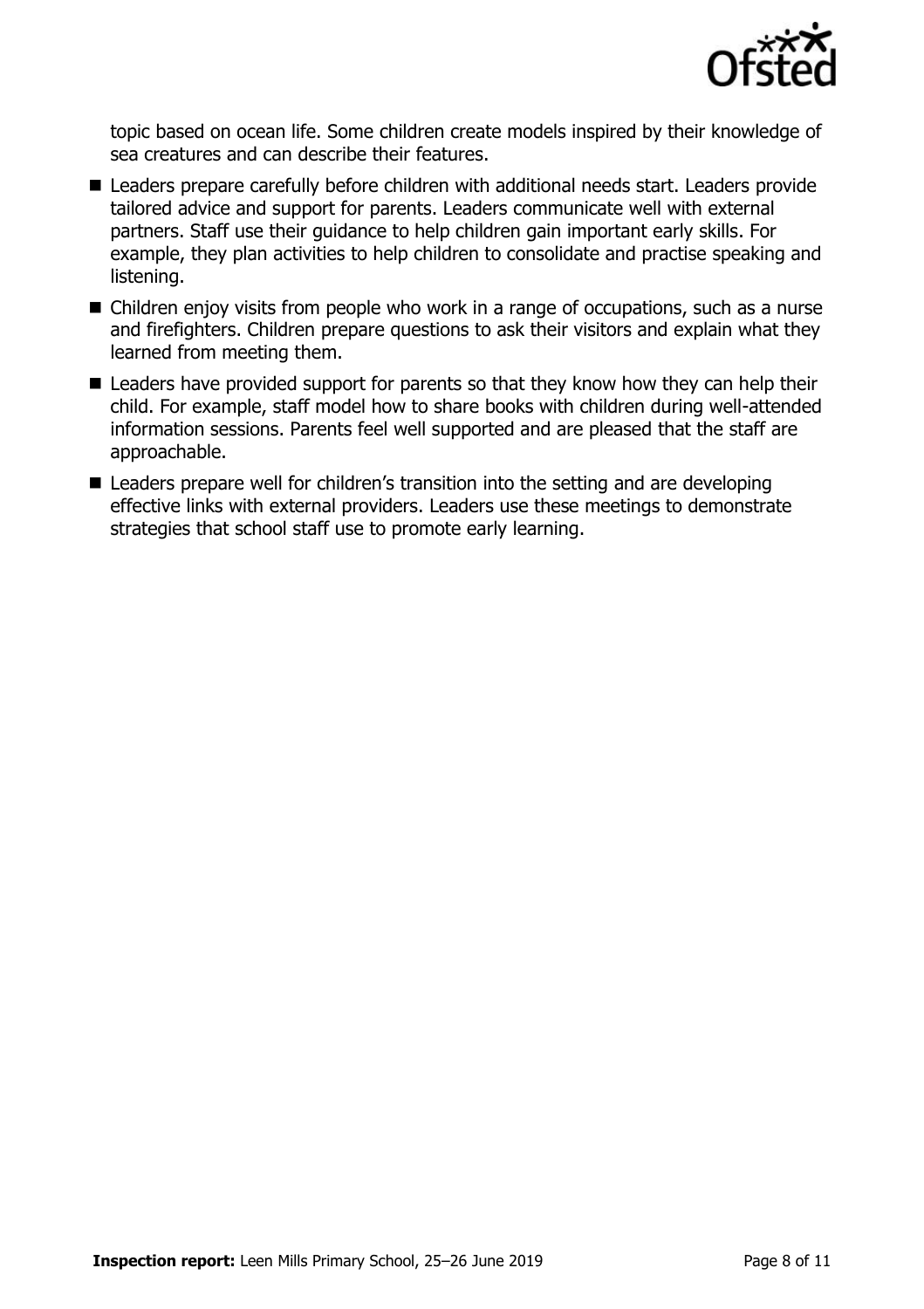

# **School details**

| Unique reference number | 122589                         |
|-------------------------|--------------------------------|
| Local authority         | Nottinghamshire County Council |
| Inspection number       | 10087368                       |

This inspection of the school was carried out under section 5 of the Education Act 2005.

| Type of school                      | Primary                       |
|-------------------------------------|-------------------------------|
| School category                     | Maintained                    |
| Age range of pupils                 | $4$ to $11$                   |
| <b>Gender of pupils</b>             | Mixed                         |
| Number of pupils on the school roll | 397                           |
| Appropriate authority               | The governing body            |
| Chair                               | Tim Jenkinson                 |
| <b>Headteacher</b>                  | <b>Russell Tew</b>            |
| Telephone number                    | 0115 953 6688                 |
| Website                             | www.leenmillsprimary.co.uk/   |
| <b>Email address</b>                | office@leenmills.notts.sch.uk |
| Date of previous inspection         | 28-29 March 2017              |

### **Information about this school**

- The school is a larger-than-average-sized primary school.
- The majority of pupils are from White British backgrounds
- The proportion of disadvantaged pupils is below the national average.
- The proportion of pupils with SEND is below the national average.
- The school works with the George Spencer Teaching School Alliance.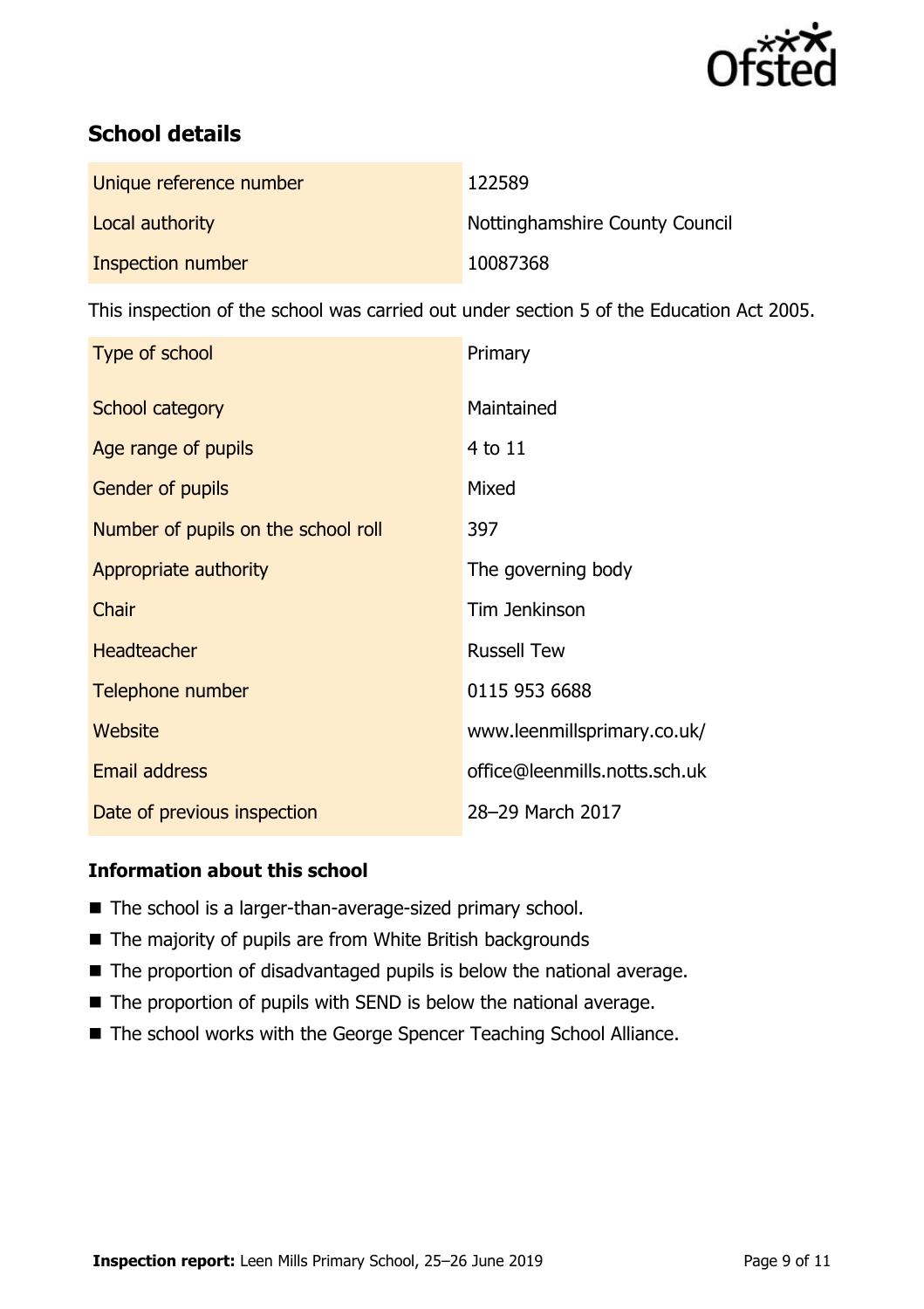

# **Information about this inspection**

- The inspection team observed learning in all classes. Some of these observations were undertaken jointly with the headteacher.
- **Inspectors heard readers from key stages 1 and 2 and spoke with groups of pupils** both formally and informally. They took account of the one view expressed on the pupil survey.
- Inspectors spoke with leaders in the school and scrutinised the school's assessment information.
- Inspectors spoke with parents bringing their children to school and took account of the 71 responses on Parent View.
- Inspectors spoke with staff. They took account of the 16 views expressed on the staff survey.
- Inspectors scrutinised a range of documents which the school provided, such as safeguarding plans, records of visits and monitoring throughout the school and development plans. The lead inspector spoke with the vice chair of the governing body and three other governors.

#### **Inspection team**

| Hazel Henson, lead inspector | Her Majesty's Inspector |
|------------------------------|-------------------------|
| Karen Slack                  | Ofsted Inspector        |
| <b>Shaheen Hussain</b>       | Ofsted Inspector        |